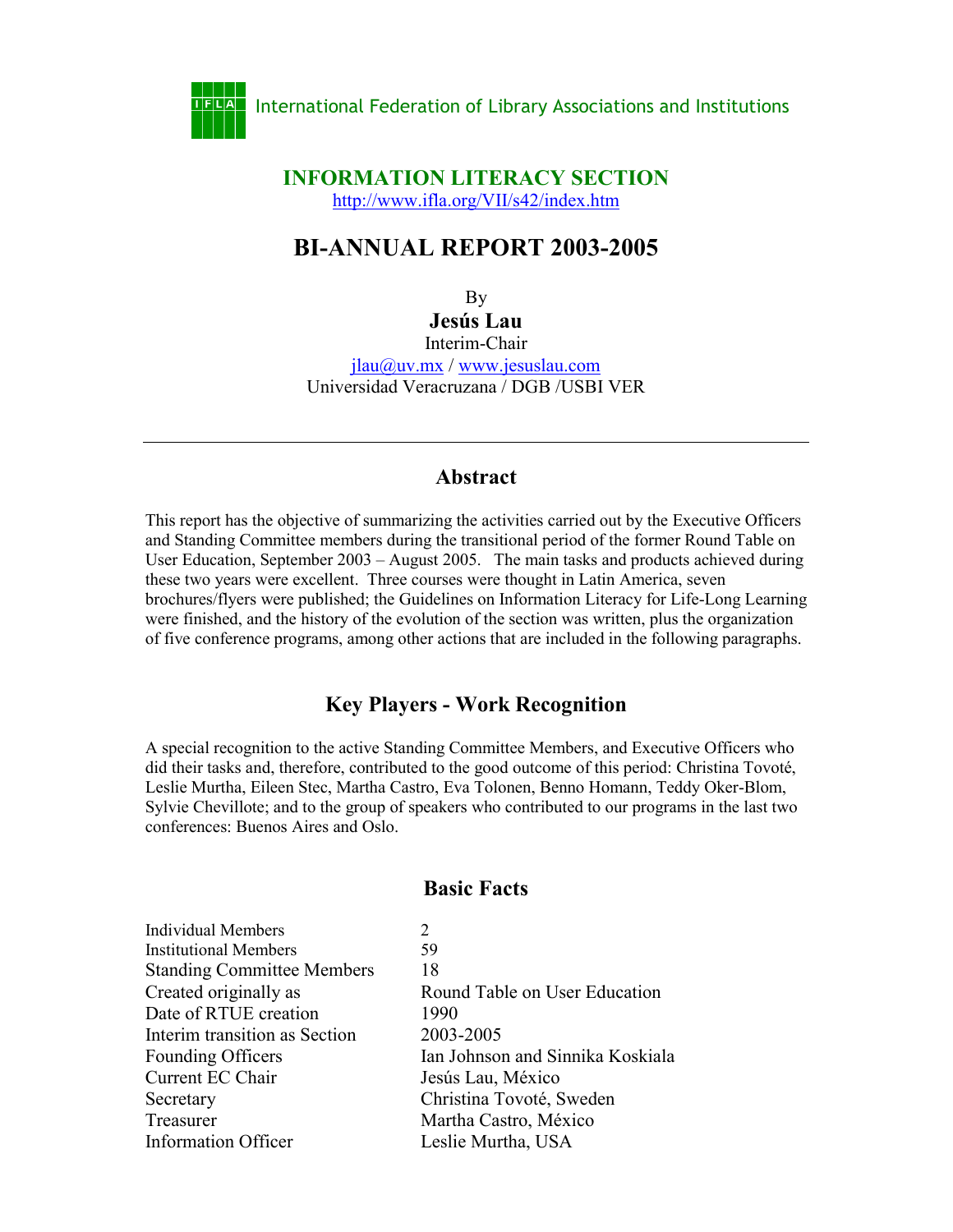# **A. Interim Chair activities**

As chair of the InfoLit Section, the main activities done between conferences were:

- 1. Information Literacy Workshops. Three courses were facilitated on how to implement information literacy programs in Lima, Peru (´04); Guatemala City (´04); and Curitiba, Brazil ( $\dot{0}$ 5) by Jesús Lau. The three teaching engagements were financed by library associations in each country.
- 2. Country Visits´ Outcomes. The workshops were part of major national conferences, therefore, besides, the three workshops, the Chair did a presentation on each event on information literacy matters.
- 3. Brazil's IL Interest Group. As a result of the workshop, the Brazilian Federation of Library Associations will create an Information Literacy Group, as well as the Regional IFLA Office will create a Latin American interest group.
- 4. Méxican IL Conference/IL Forum. The Fourth Mexican Information Literacy Conference was supported by InfoLit, where an IL National Forum was created.
- 5. Information Literacy Guidelines. The second draft of the Information Literacy Guidelines was finished, as part of project financed with seed money by IFLA. The document has the input of tens of individuals, many of them representing national library associations around the globe. The following step is to traduce the Guidelines into the different IFLA official languages to publish it. The document will be published in the IFLA website so that it is available after the conference to anyone interested in the subject.
- 6. Presidential Committee on Literacies. As Chair, I was appointed to Kay Raseroka´s Presidential Theme Committee on Literacies. A report has been prepared by Cristobal Pasadas, Chair of this ad-hoc committee.

#### **B. Standing Committee Work**

Each member of the Standing Committee accepted to work on at least one specific task, the products and the names of those who accomplished their work were.

- 7. Review of IL Guidelines Chapters. Sylvie Chevillote (France) reviewed chapter 2, and Christina Tovoté (Sweden) worked on chapter 8.
- 8. *General flyer on the Information Literacy Section* Hannelore Rader (USA) The brochure was published in English and Spanish (Translated by Jesús Lau)
- 9. *Guidelines for facilitating an Information Literacy Program* Benno Homann (Germany). – It was published in English
- 10. *Guidelines on Information Literacy Assessment* Eileen Stec (USA) The flyer was published in Spanish (Translated by Jesús Lau) and in English.
- 11. *Guidelines for Developing Online Tutorials.* Leslie Murtha (USA) The brochure, in English, will be published in the association's website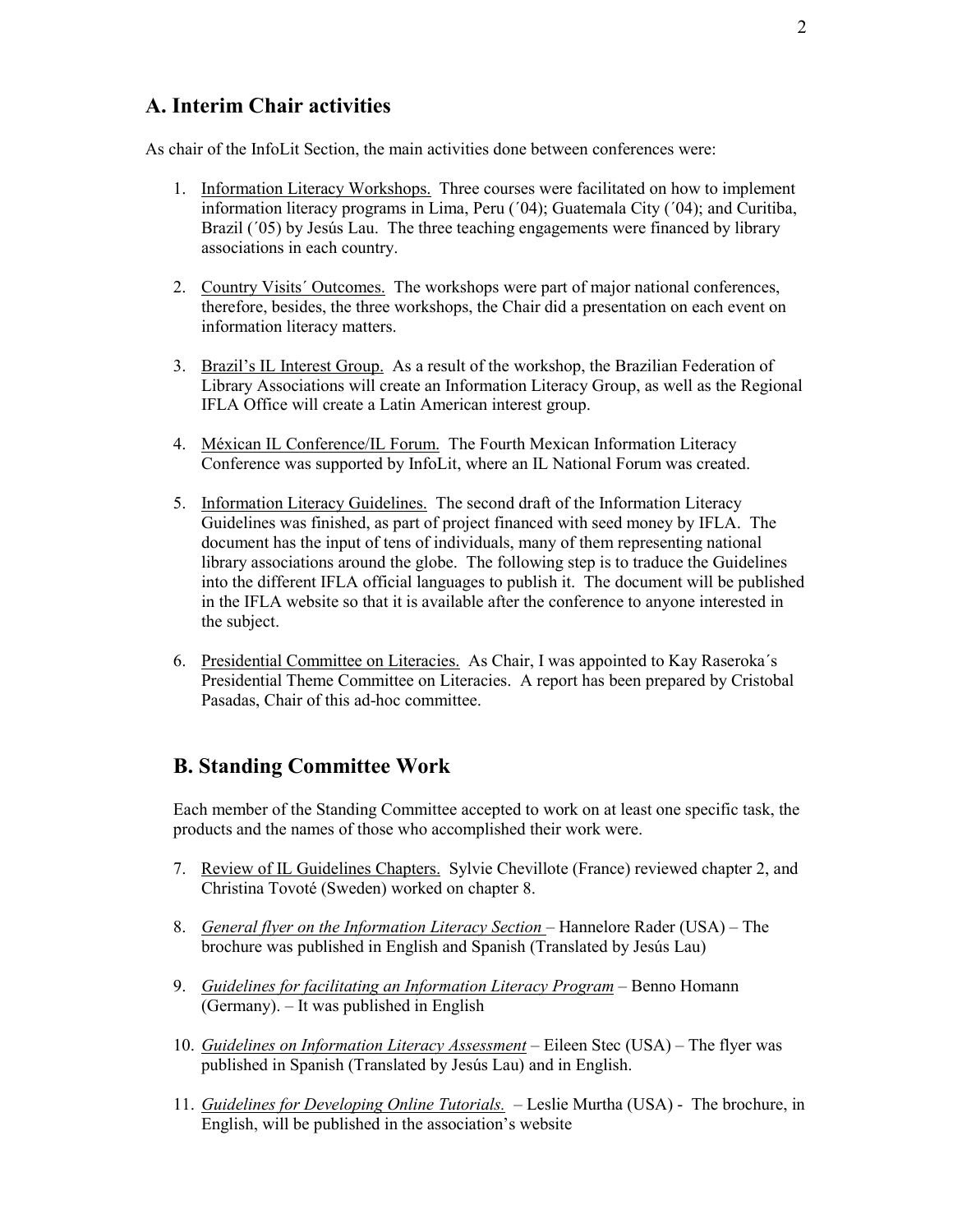- 12. *Recommended Information Literacy Websites* Jesús Lau (México) A list of the most prominent websites on the subjects were compiled in a list form for distribution.
- 13. *History of the IFLA Information Literacy Group* Teddy Oker-Blom (Sweden) A compilation of the most important facts and data of the former Round Table was compiled, covering a time span of more than 10 years. The additional remaining years are currently under work.
- 14. *How to Create an Electronic Classroom* Jesús Lau (México) A schematic guide, in Spanish, on how to create an electronic classroom for the facilitation of information literacy courses/workshops.
- 15. *Information Literacy Thesis from the Southern* Hemisphere Jesús Lau (México) A tentative list of thesis and dissertations on the subject from México, Brazil and Cuba was published. The objective is to promote field literature on IL from countries of the Southern parts of the world.
- 16. *Guidelines on Marketing IL in Academic Institutions (Draft)* Christina Tovoté (Sweden) – The first version on how to promote and market information literacy activities has been posted on the Yahoo Group List for review.

## **C. Administrative activities**

- 17. *Yahoo IL Group*  Leslie Murtha (USA) A listserv for communication among SC and IL members was created.
- 18. *Mid-Year Europe IL Newsletter*  Christina Tovoté (Sweden) A mid-year bulletin was published with news from European IL activities.
- 19. *Annual Newsletter.* Christina Tovoté (Sweden) The bulletin of the Section was published with regular news each of the two years for distribution at the annual conferences.
- 20. Website Information. Most of the texts produced that were of general interest have been uploaded in the IFLA website thanks to the work of Hannelore Rader (USA, 2004), and to Leslie Murtha (USA, 2005).
- 21. Minutes and Finances. Every business meeting was recorded in minutes by Christina Tovoté (Sweden), and the finances of the Section were managed by Martha Castro (México).
- 22. Annual Conference Programs. Four programs were offered during the last two conferences, two of them as joint programs with the Regional Section of Latin America and another with the Marketing Section. They covered the following participations and the SC conveners:
	- a. Information Literacy for lifelong learning: An update (UNESCO), followed by a forum on Information Literacy. Speakers: Abdelaziz Abidd (UNESCO), and Celia Zaher (Brazil), Jesús Lau (México).
	- b. Participation in the Division VII program: *"Breaking barriers to literacy",* with contributions from sections of the Education and Research Division (Each 15- 20 minutes): Information Literacy Section: *Defining Information Literacy in the 21st century,* Speaker Sandy Campbell, (Canada).